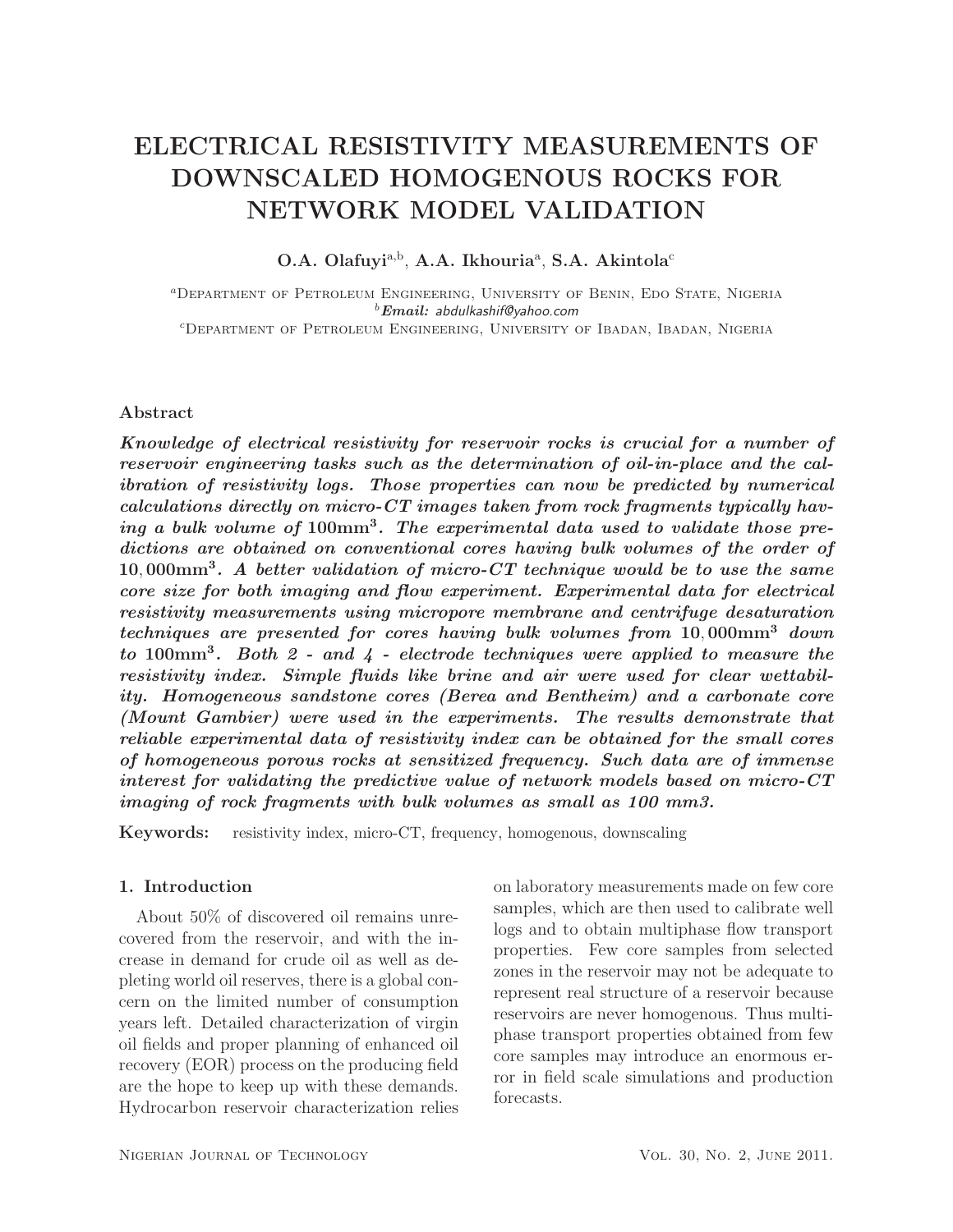Recent advances in imaging technology now make it possible to routinely image rock microstructure in 3D at the pore scale. Coupling this with an ability to computationally predict petrophysical and multiphase flow properties directly on the 3D digitised tomographic images or on equivalent networks (digital core technology) results in a powerful tool to interpret conventionally measured core data and to extend the range of available data by examining rock fragments which cannot be tested by conventional means (sidewall cores, drill cuttings and unconsolidated or poorly consolidated rocks). A number of studies[1-3] suggest that computations of permeability, formation factor and mercury injection capillary pressure on digitised image of a small rock fragment cut from a core plug are consistent with laboratory measurements performed on the same plug even though the computations and measurements are performed at significantly different scales.

Micro-CT imaging is currently limited to small sample sizes; pore scale imaging on most materials requires resolutions of 3-5 microns, and image size is limited to approximately 2000 cubedthis limits the sample sizes for imaging studies to 5mm-10mm which is significantly smaller than conventional core plug scale. Moreover, computational times usually limit the computational domain used to a smaller sub-set of the imaged volume. Conventional laboratory measurements, on the other hand, are carried on core plugs and composite cores at scales several orders of magnitude larger than that for the image based computations.

Effect of sample sizes on multiphase transport properties has been reported for capillary pressure[4] and spontaneous imbibitions measurements[5]. These were investigated by performing laboratory measurements at a number of different scales from the core plug scale down to a scale closer to that imaged using micro-CT. The investigation was limited to rocks that are usually considered to be homogeneous or model rock types. These are the rock types normally used to validate image based calculations of a wide range of rock properties.

Electrical resistivity is a physical quantity that measures how strongly a material opposes the flow of electric current. Archies second equation[6] describes the resistivity changes caused by hydrocarbon saturation. Resistivity index, I, was defined as the ratio of the measured resistivity of the rock,  $R_t$ , to its resistivity when fully saturated with water,  $R_o$ . He proposed that I is controlled by the reciprocal of the fractional water saturation,  $S_w$ , to a power of n, which is known as saturation exponent (Eqs. 1 and 2).

$$
S_w = \left(\frac{R_o}{R_t}\right)^{\frac{1}{n}}\tag{1}
$$

$$
I = \frac{R_t}{R_o} = S_w^{-n} \tag{2}
$$

A log-log plot of I versus  $S_w$ , is usually assumed to be linear yield a slope of  $-n$  where n is generally assumed to be equal to 2.

Various researchers have applied electrical resistivity in different areas of multiphase flow in porous media especially in the oil and gas industry. These areas include: the estimation of the saturation of connate water and oil-in-place of oil bearing rocks[611]; the calibration of the well logs[12]; classifying a hydrocarbon-bearing reservoir rock[9]; calibrating/validating Archie equation for carbonate rocks[810,1315]; the evaluation and characterization of wettability of a reservoir at in-situ conditions by studying the dielectric spectra at various frequencies[14,16-17]; modeling hydrocarbon displacement by water spontaneous imbibition and/or water injection with combined resistivity - saturation and capillary pressure - saturation functions  $|11|$ ; laboratory study of saturation variation in partially saturated rocks[6,8-10,14]; determination of height of the transition zone (oil or gas water contact)[8-10] etc.

Network models, in which the pore-space of a porous rock is represented by a network of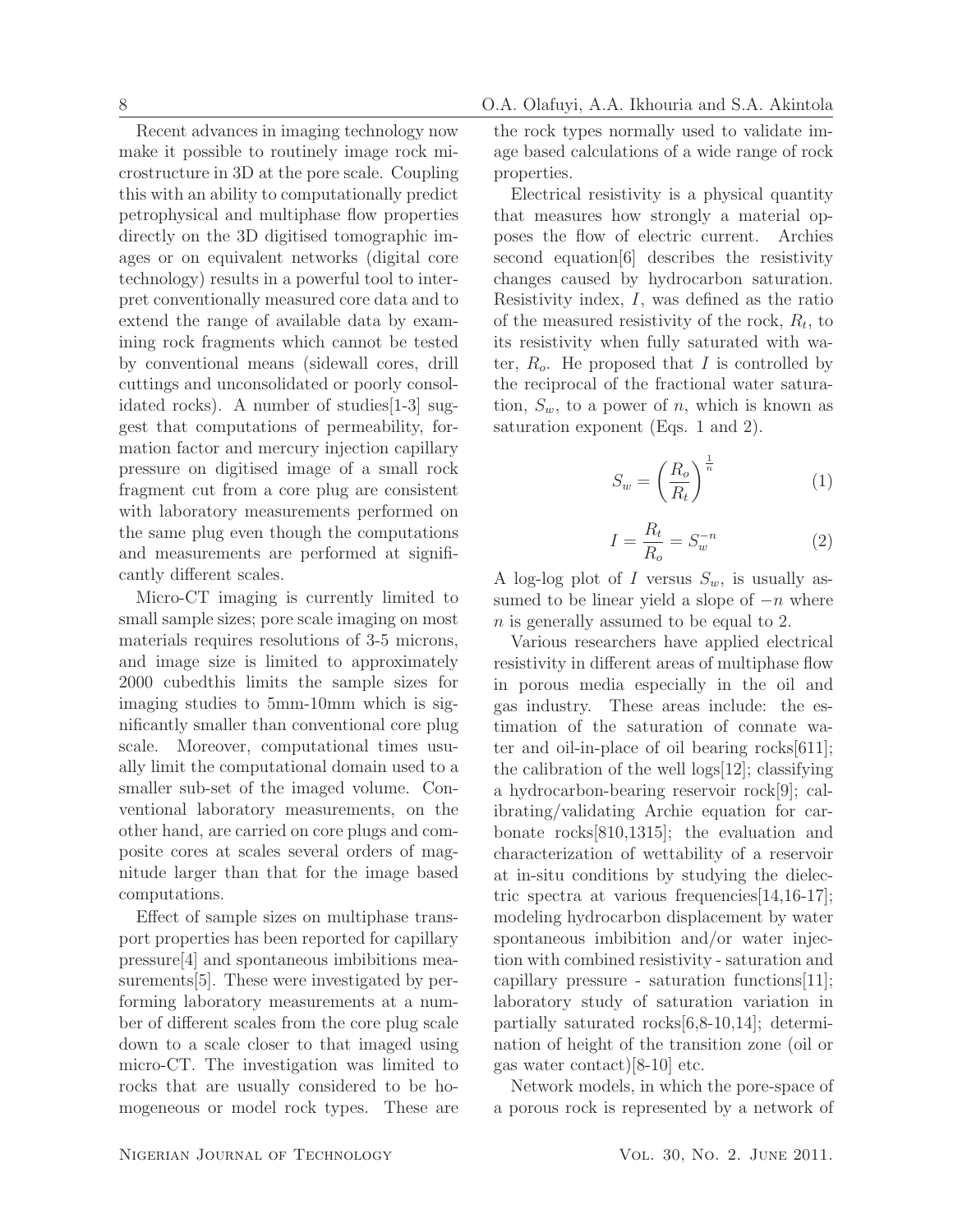

Figure 1: Schematic of Pc-RI Equipment.

interconnected pores and throats, have great potentials to accurately predict electrical resistivity of reservoir rocks but the effect of core sample size needs to be investigated. Although these effect have been reported to be negligible for capillary pressure[4] and spontaneous imbibition[5] measurements, the properties of reservoir rocks that affects electrical resistivity measurements differ.

A great deal of research has been done to assess the influence of operating conditions, fluids and rock properties on electrical properties of a porous rock. Various factors that affect the electrical resistivity 22], wettability[23,24], pore structure[25,26], microporosity[27-32], frequency[33,34], desaturation technique[35] and electrode polarization[15]. Detailed reviews of these factors have been reported in the literature[36]. However, none of the literature reported the effect of sample size and electrode spacing with effect of frequency on electrical resistivity measurement. This is of paramount importance in obtaining a realistic experimental data for network model validation. Thus, a clear need exists to check the effect of size and electrode spacing on electrical resistivity measurements.

## 2. Experimental Approach

#### *2.1. Laboratory Apparatus*

of rocks fully partially saturated with  $\Box$  resistivity can  $\Box$  resistivity can  $\Box$ reservoir fluidenighed confining pressure [18- **n=025cand 4-electrode in=015cmes**. In this ex-The electrical resistivity measurements were performed using the ErgoTech. Mk4 Modular  $Pc/N$  system (Fig. 1 shows the schematics). This equipment was designed **O**r both drainage capillary pressure and electrical resistivity measurements. The elecperiment, the desaturation is achieved by porous plate displacement for A-samples and Centrifuge desaturation technique under controlled environment for B-samples (Fig. 2). The schematic flow diagram for A-samples as shown in Fig. 1; current enters from the top of the sample (4) and leaves the sample via the bottom electrode (6) that is in contact with the porous diaphragm. Electrodes (2)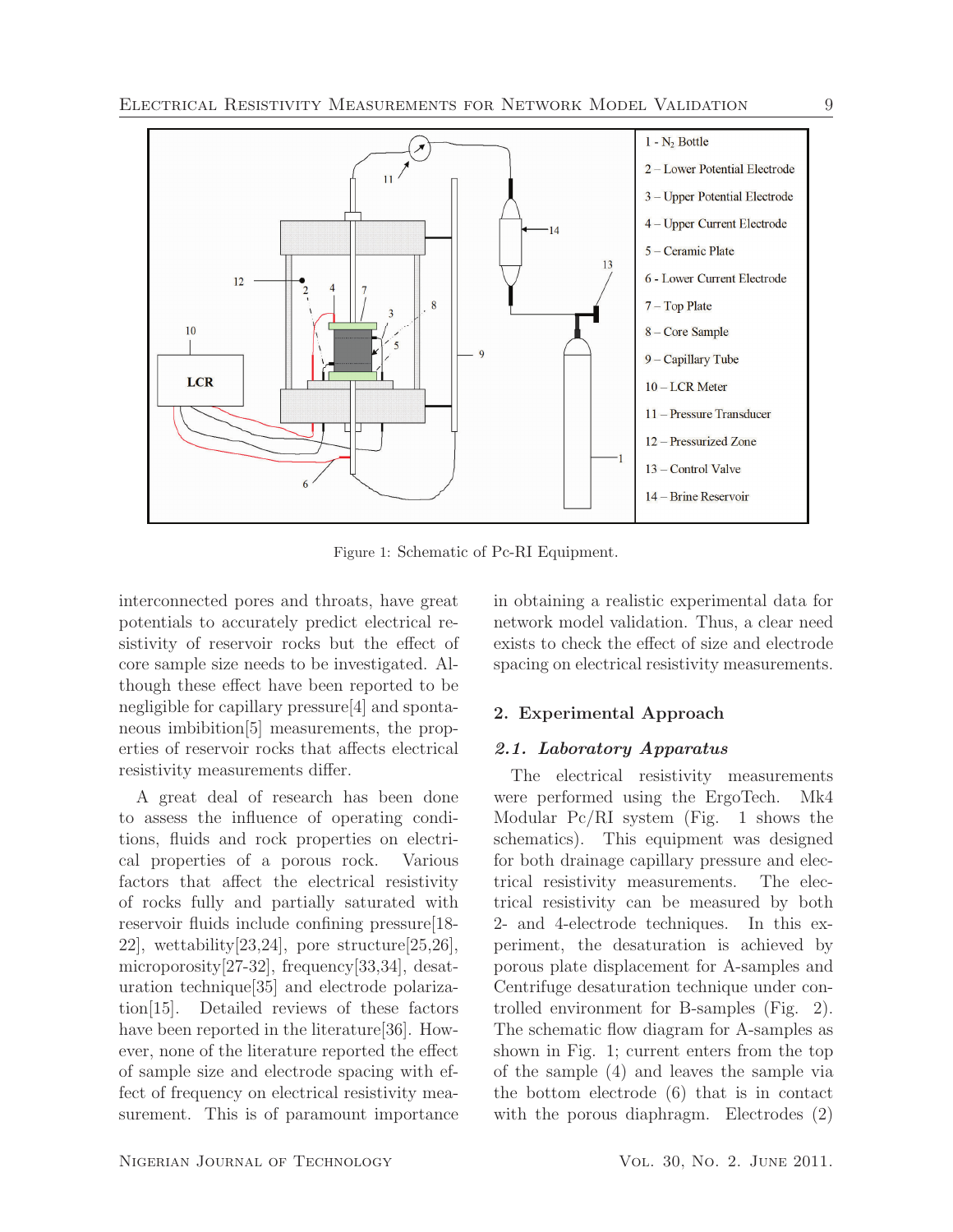





Figure 2: Schematic of the Downscaled Rock Samples.

and (3) measure the current drop along the two electrodes which is translated directly to electrical resistance on the LCR meter (10). The LCR-meter 4263B with 0.1milliohms precision, manufactured by Agilent can operate at frequency range of 100Hz to 120 KHz. Bsamples were measured using a typical Wheatstone Bridge set up as shown in Fig. 3 and desaturation achieved by centrifuging at different angular velocity. The same LCR-meter was used for the experiments for consistency. The premises at which the testing takes place were kept at a constant temperature of  $22^{\circ}$ C so as to avoid any influence of temperature on resistance measurement variation. Also to avoid any influence from temperature variation on gas pressure, viscosity and surface tension of the fluids used. For the A-samples experiments, the total fluid expelled towards the graduating tubes after equilibrium was used to calculate the water saturations of the sample at any particular point while a precision scale with an accuracy of 0.1mg was used to weigh the samples at different desaturation point using centrifuge machine.

### *2.2. Porous Media*

Three model core samples namely, Berea and Bentheimer sandstones and Mount Gambier carbonates were used for the experiments. Their dimensions are tabulated in Table-1.

## 10 O.A. Olafuyi, A.A. Ikhouria and S.A. Akintola

Table 1: Cores dimensions used in electrical resistivity experiments.

| Samples           |                          | в                       |
|-------------------|--------------------------|-------------------------|
| Berea             | $L=26.1$ mm, $D=25.2$ mm | $L=25$ mm, $D=5$ mm     |
| <b>Bentheimer</b> | $L=25.6$ mm. $D=25.6$ mm | $L=25$ mm. $D=5$ mm     |
| Mount Gambier     | $L=27.1$ mm. $D=24.9$ mm | $L=28.5$ mm, $D=5.3$ mm |

#### *2.3. Fluids*

Brine (2% by weight NaCl) and air were used as the wetting and the non-wetting phases, respectively. The density and viscosity of brine were measured to be  $1.066$  g/cm<sup>3</sup> and 1.0 cp while  $0.00129$  g/cm<sup>3</sup> and  $0.0185$ cp were used for the density and viscosity of air, respectively. The surface tension for the brine-air system was reported to be 72 mN/m [37]. The selection of brine concentration was based on the water sensitivity analysis carried out by Mohan et al[38]. Berea sandstone, a reference sandstone in the oil and gas industries, contains dispersed clays, which constitute approximately 8% by weight of the sandstone, and no swelling clays. The relative weight in percentages of the clay minerals in Berea sandstone are 71% Kaolinite, 14% of Chlorite, and 15% of Illite/Mica. Bentheimer sandstone is also of importance in oil and gas industries because it is easy to model and study due to its high permeability, high porosity and low clay content. It contains 4- 6% clay by weight, in which Kaolinite is about 90% and Cherts 10%. Mount Gambier is a good model carbonate that was discovered not long ago. This particular carbonate sample is important because of its high permeability and porosity, thus, it makes it easier to model and represent the micropores easily.

#### *2.4. Core Preparation*

The core samples used in all the experiments were drilled using one-inch coring bit. After coring, the samples are cut to various lengths using Buehler high precision saw. Brine (0.4% NaCl by weight) was used as the drilling fluid to reduce the reactivity of the clay if water had been used [38]. The samples are then dried in humidified oven at  $90^{\circ}$ C for 24 hours. After drying, the sandstones were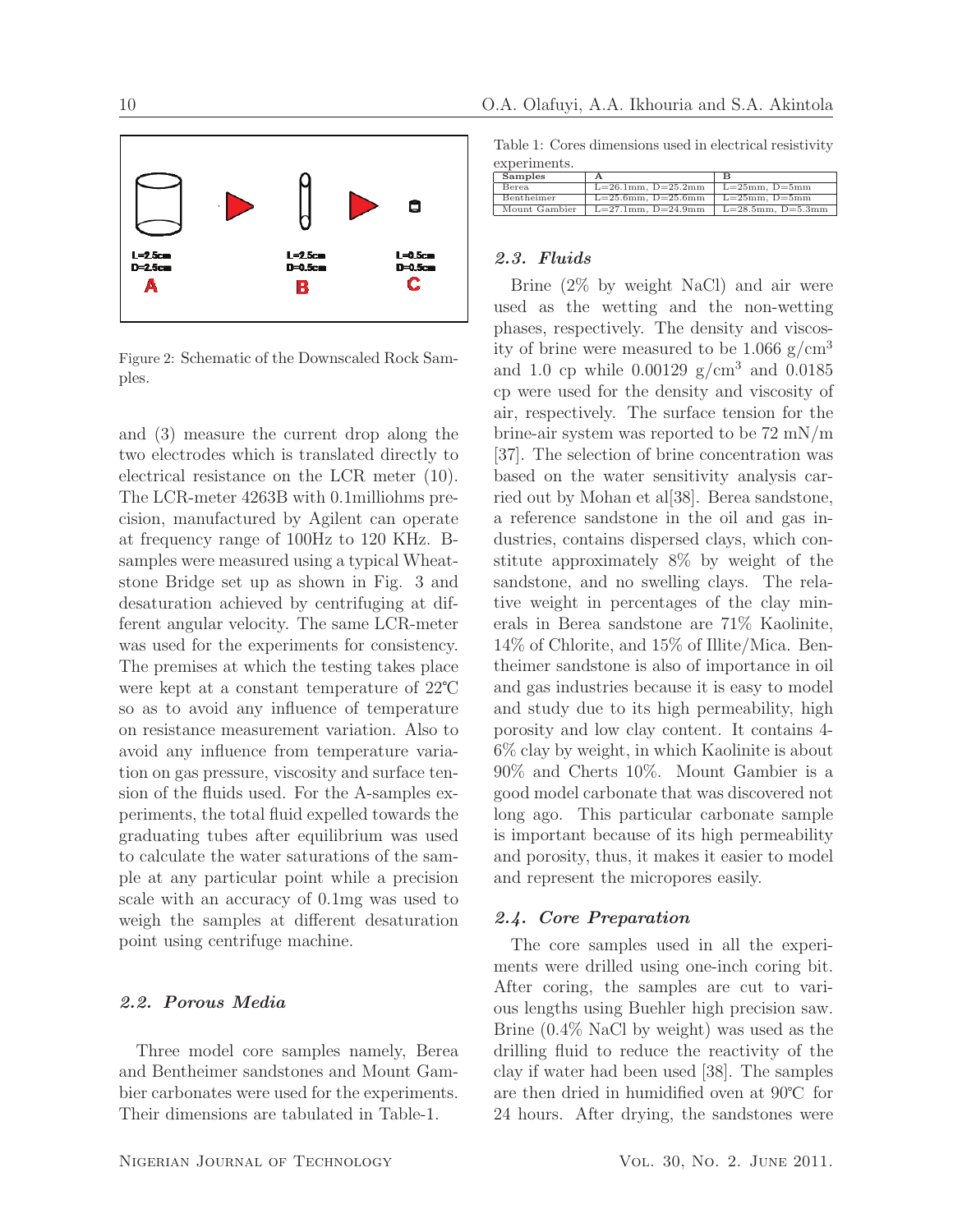

Figure 3: Resistivity measurement using Wheatstone Bridge technique.

baked in a furnace at  $550^{\circ}$ C for twenty four hours. This procedure reduced the reactivity of the clay minerals present in the sandstones in further experiments and it has also been reported to improve the wettability towards strongly water-wet condition[39]. The cores were then slowly cooled down to room temperature over a period of twenty four hours to reduce the possibility of cracking or internal fracture of the cores. The smaller sizes used in centrifuge, electrical resistivity and spontaneous imbibition experiments were prepared manually in the laboratory by filing to desire diameters. The full details of the dimensions of the core samples used in each experiment are reported in Table-1.

## 3. Results and Discussions

Resistivity,  $R$ , is calculated using Eq. 3, where  $r$  is the resistance,  $\vec{A}$  is the cross sectional area and  $L$  is the length of the core (for 2-electrode measurements) and electrode spacing for 4-electrode measurements. Resistivity index, I is calculated using Eq. 2. For

C-samples shown in Fig. 1, no measurement was carried out directly on such sizes but electrode spacing of 5mm length was applied on B-samples, which gave us our results for the micro-CT image size (5mm by 5mm).

$$
R = \frac{rA}{L} \tag{3}
$$

## *3.1. Effect of Frequency*

The resistivity index values and corresponding water saturations obtained are plotted for Berea, Bentheim and Mount Gambier rocks in Figs. 4 - 6 at different frequency range 0.1 to 100 kHz.

From Fig. 4, the resistivity index (RI) water saturation  $(S_w)$  relationship appeared as a straight line at  $S_w$  range of 0.25 to 1.0 for frequency range 0.1 to 10 kHz.. As the desaturation progresses below  $S_w$  value of 0.25, the resistivity index at low frequency (0.1 to 10 kHz) increases, thus the saturation exponent increases. This observation is of paramount importance in determining the irreducible water saturation of a particular reservoir. The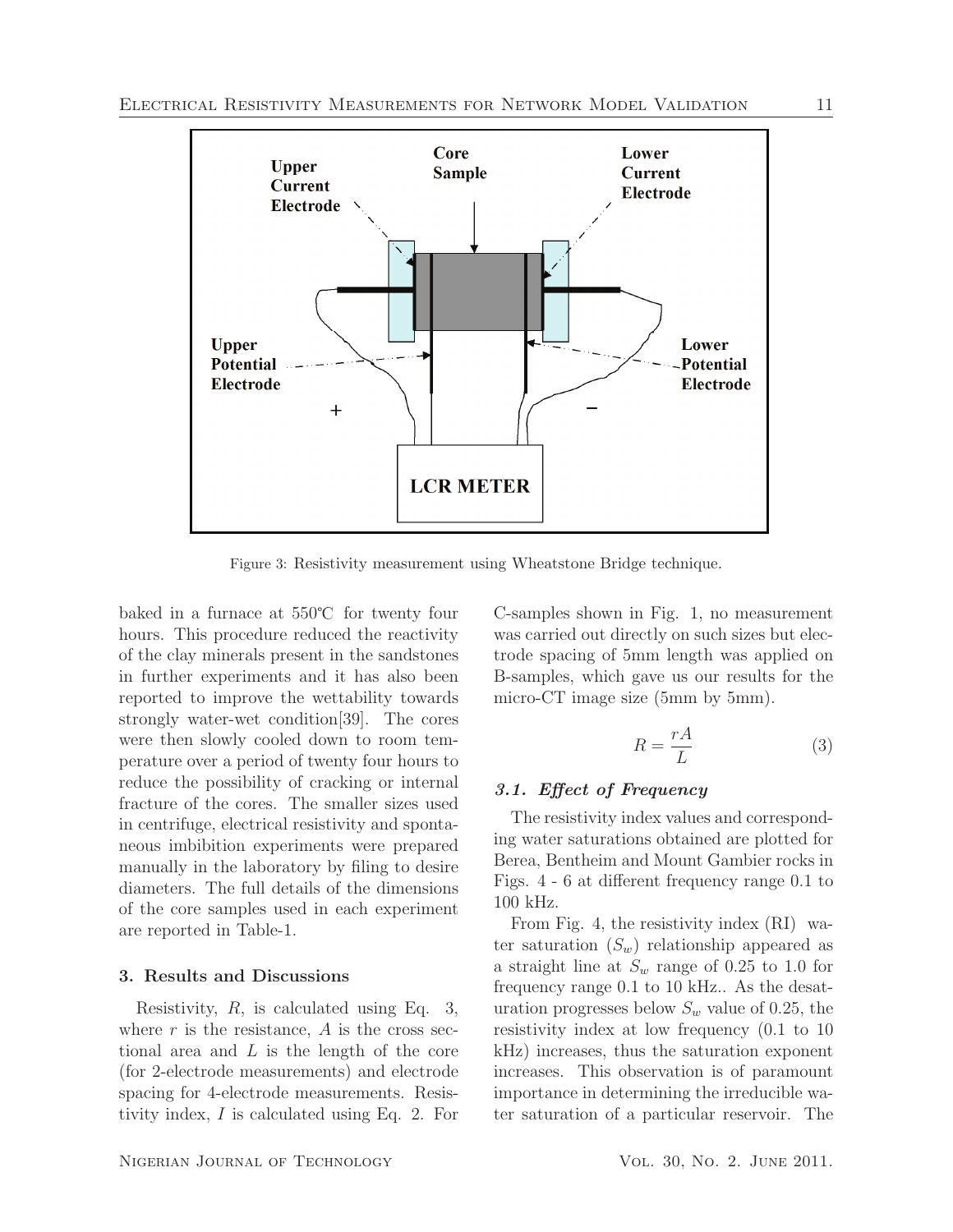



Figure 4:  $RI-S_w$  for Berea Sandstone.

increase in the saturation exponent n at low water saturation shed more light on the microstructural properties of rocks. It is difficult to determine representative pore structure or shape in the laboratory during the resistivity measurement. Although the numerical investigation conducted by Suman and Knight[25] using network model shows an insignificant effect when the porous media is strongly waterwet. This is not in agreement with the observation from Arns et al.[26] studies on Berea network. Arns et al.[26] reported that as the saturation exponent increases as the percentage of circular shapes increases which means that there was films discontinuity as the circular pores increases. Microstructurally, it can be assumed that there are more circular pores that cause discontinuity in current flow path at low water saturation, thus increasing the resistance of the rock.

Fig. 5 shows the RI- $S_w$  for Bentheim sandstone at frequency range 0.1 to 100 kHz. As can be seen from the figure, at  $S_w$  range 0.1 to 1.0 a straight line was observed for frequency range 0.1 to 10 KHz, but at  $S_w$  below 0.1, the n values reduces which is in contrast with the observation from Berea sandstone where the values of n increased. In terms of microstructural properties of Bentheim, the pores are likely to have more of angular-shaped pores that favour continuity of thin film of water at low  $S_w$ .

Fig. 6 shows the RI- $S_w$  data obtained from Mount Gambier carbonate plots. At  $S_w$  range





Figure 5:  $RI-S_w$  for Bentheim Sandstone.

of 0.25 to 1.0, the RI- $S_w$  relationship follows straight line paths as predicted by Archie equation[6]. But at water saturation below 0.25, the RI- $S_w$  curve deviated downwardly. This observation for a carbonate reservoir is usually triggered by presence of micropores. The relative volume of micropores is a major factor controlling  $S_w$  and the corresponding resistance. This is due to their intricate pore geometry, giving rise to complex resistivity index curves and it is difficult to describe by a simple Archie law. The non-Archie behavior of carbonate rocks at low water saturation have been investigated by many researchers experimentally[27-32]. According to the experiments conducted by Dixon and Marek[28], the micropores remain water-filled and continue to provide electrically-conductive networks as  $S_w$  decreases. Most laboratory experiments on  $RIS_w$  studies are conducted at a desaturation pressure less than capillary entry pressure for micropores, thus the micropores still retain the water in its pores until the entry pressure is exceeded.

From Figs. 4-6, it could be seen that at frequency from 0.1 kHz to 10 kHz and water saturation from 0.25 to 1.0, all the experimental data from this study were not affected by frequency. But at frequency of 100 kHz, the resistivity index deviated from the normal straight line at water saturation range of 0.4 to 0.65 for all the rocks used in this study. Garrouch and Sharma[34] have reported this effect, that at high frequency n tends to de-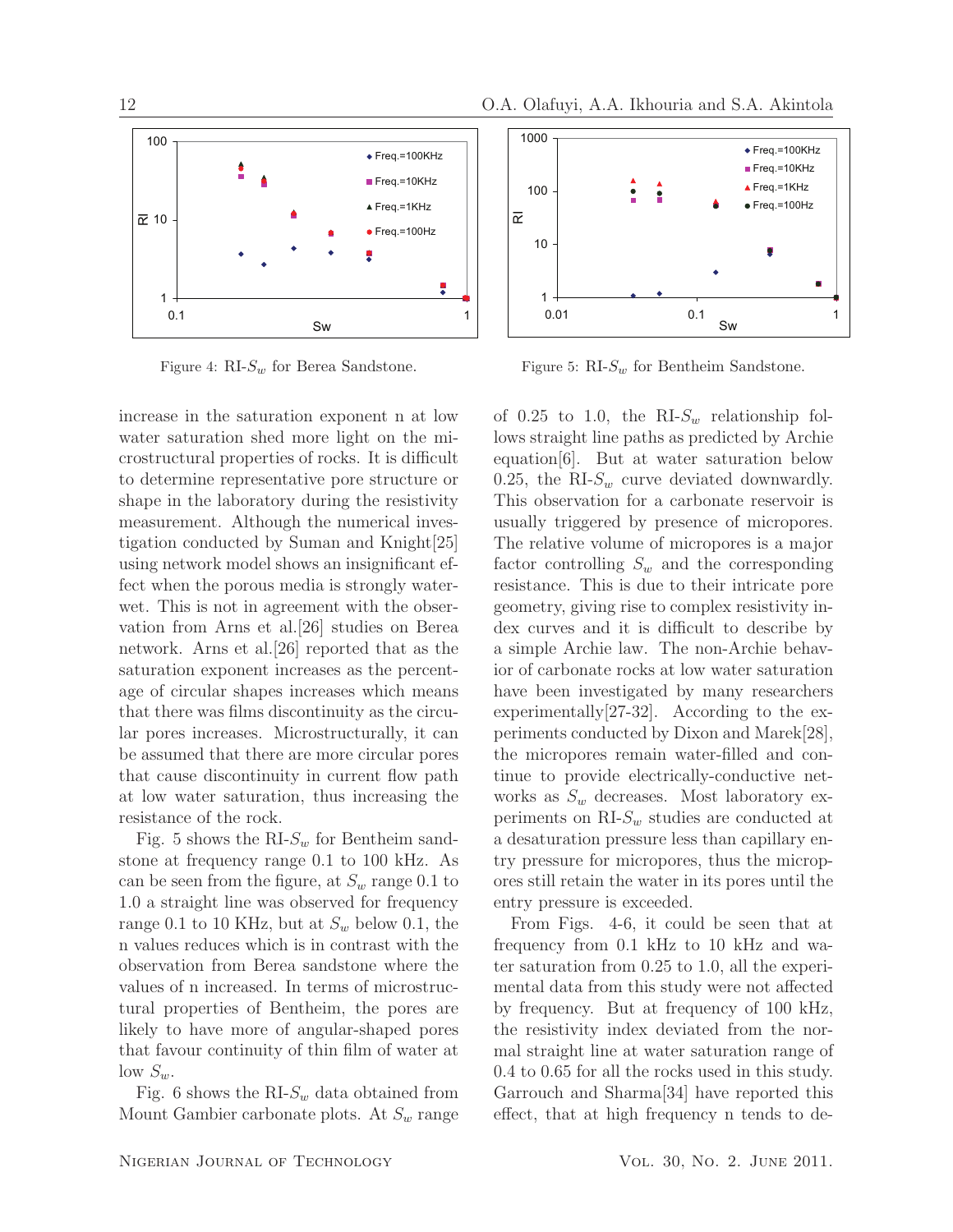

Figure 6:  $\text{RI-}S_w$  for Mount Gambier Carbonate.

crease with an increase in frequency. The results from frequency test guided us in choosing the right frequency to investigate the effect of size and electrode spacing on  $RIS_w$  relationship.

# *3.2. Effects of Size and Electrode Spacing*

Electrical resistivity measurements were performed on A-samples using the porous plate desaturation technique and B-samples using the centrifuge desaturation technique for all the model samples. Centrifuge desaturation techniques were used for A- and Bsamples because the porous plate technique could not be used for B-samples effectively due to its smaller diameter. The centrifuge desaturation technique was calibrated with the porous plate data for A-samples. After the experiments on A-samples, the centrifuge technique was extended to B-samples. Electrodespacing in B-samples was then varied from 5mm to 15mm. All data were taken at 1.0 kHz. The resistivity index and corresponding water saturations obtained are plotted for Berea, Bentheim and Mount Gambier rocks in Figs. 7-9 for both porous plate and centrifuge desaturation techniques.

The resistivity index (RI) - water saturation  $(S_w)$  data obtained from A-samples using both porous plate and centrifuge desaturation techniques for all samples are all in agreement with each other, which shows that centrifugedesaturation technique can be used for experi-



Figure 7:  $\text{RI-}S_w$  for Berea Sandstone.



Figure 8:  $RI-S_w$  for Bentheim Sandstone.



Figure 9:  $RI-S_w$  for Mount Gambier Carbonate.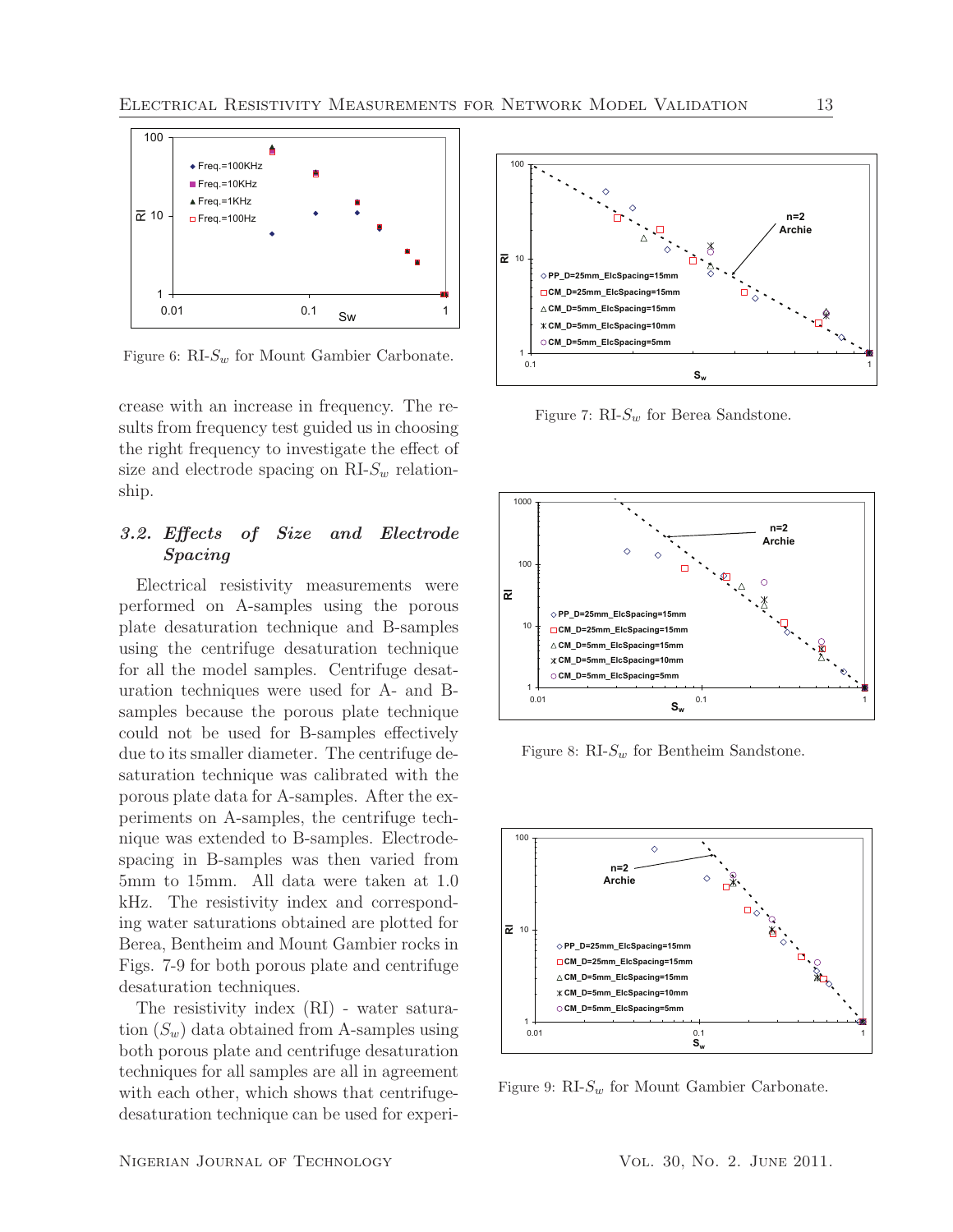ments with small sized samples. Table 2 shows the calculated saturation exponents for all the samples used in this study.

Results from B-sample for Berea sandstone at 15mm-electrode spacing agrees with the data obtained from A-sample using both techniques, but the saturation exponents calculated from 10mm- and 5mm-electrode spacing were higher than 15mm-electrode spacing. The same observation was made on Bentheim sandstone Table 2. Only 5mmelectrode spacing in Mount Gambier carbonates that the saturation exponent is higher and the 10mm-electrode spacing agrees with other data. High saturation exponents in these rocks are attributed to interference in magnetic field due to close distance in the potential electrodes. This may also be attributed to poor connectivity of the portion of Mt. Gambia rock used. Carbonate rocks are difficult to characterize due to their micropores. The results for the sandstones are as reported in the literature for capillary pressure and spontaneous imbibition measurements $[4,5]$ .

# 4. Conclusions

A detailed literature review has shown that experiments at the micro-CT scale is still lacking. Experimental results show that commonly used homogeneous rock types such as Berea and Bentheim sandstones and Mount Gambier carbonate can be considered to be sufficiently homogeneous from the current micro-CT scale to the conventional core scale. Hence, experimental data taken from these rocks of conventional core plug scale can be used to calibrate micro-CT based network models for two phase flow properties. Once validated, the micro-CT imaging technique can provide the opportunity to use small rock fragments from cores, sidewall cores and recovered drill cuttings to make realistic predictions for two-phase flow properties using network modelling.

The frequency used in laboratory measurement of electrical resistivity should not exceed 10kHz. The measurement of electrical resistivity index on small core samples having similar scales as micro-CT imaging can be made accurately in the laboratory. However, the electrode spacing as low as 5mm and core samples diameters 5mm is still challenging.

## 5. Recommendations

It has been proven that commonly used outcrop rock types such as Berea and Bentheim sandstones and Mount Gambier carbonate can be considered to be sufficiently homogeneous from the micro-CT imaging scale to conventional core plug scale. This result needs to be compared with micro-CT based predictions.

The experimental data from this study is limited to outcrop samples, and hence, further investigation is required for reservoir rocks. Especially, core analysis of carbonate reservoirs is a big challenge to tackle.

## References

- 1. Auzerias F.M, Dunsmuir J, Ferreol B.B, Martys N, Olson J, Ramakrishnan T.S, Rothman D.H and Schwartz L.M, Transport in Sandstone. A study based on threedimensional microtomography. *Geophys. Res. Lett.* 23, 705-708, 1996.
- 2. Arns C.H, Knackstedt M.A, Pinczewski W.V and Lindquist W.B. Accurate computation of transport properties from microtomographic images. *Geophysical Research Letters* 28, 3361-3364, 2001.
- 3. Knackstedt M.A, Arns C.H, Limaye A, Sakellariou M.A, Senden T.J, Sheppard A.P, Sok R.M, Pinczewski W.V, and G.F Bunn. Digital core laboratory: Properties of reservoir core derived from 3D images. *J of Petroleum Tech* 56(5), 66, 2004.
- 4. Olafuyi, O.A., Sheppard, A. P., Arns, C. H., Sok, R. M., Cinar, Y., Knackstedt, M.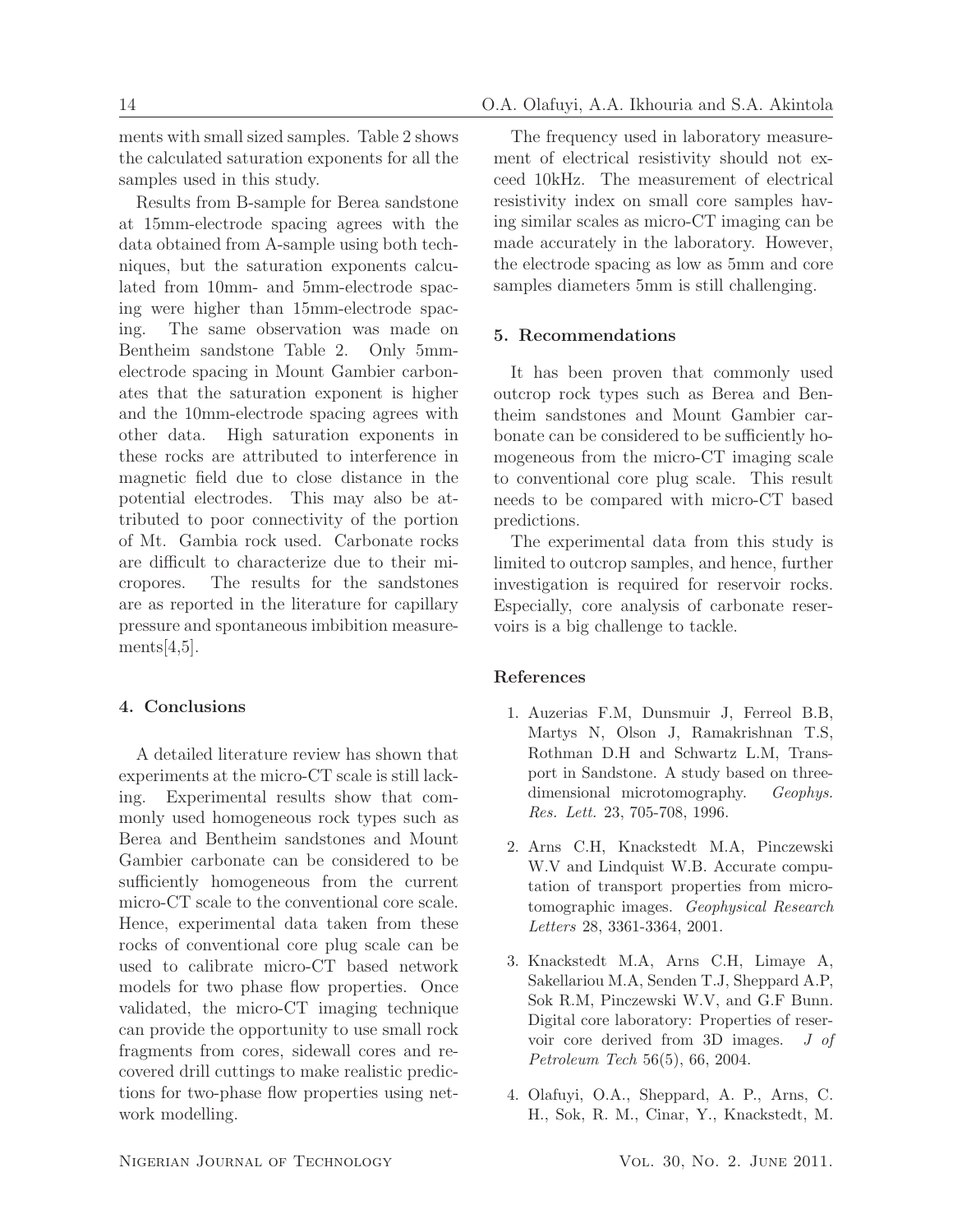| Sample                                    |       |      | Berea   Bentheim   Mount Gambier |
|-------------------------------------------|-------|------|----------------------------------|
| Porous Plate ( $D = 25$ mm; $ES = 15$ mm) | 1.992 | 2.03 | 1.8                              |
| Centrifuge ( $D = 25$ mm; $ES = 15$ mm)   | 1.94  | 2.1  | 1.82                             |
| Centrifuge ( $D = 5$ mm; $ES = 15$ mm)    | 2.06  | 2.14 | 1.81                             |
| Centrifuge ( $D = 5$ mm; $ES = 10$ mm)    | 2.51  | 2.32 | 1.83                             |
| Centrifuge ( $D = 5$ mm; $ES = 5$ mm)     | 2.40  | 2.78 | 21                               |

Table 2: Saturation exponents for all the rocks.

\* D: Diameter; ES: Electrode Spacing

A. and Pinczewski, W. V. Experimental Investigation of Drainage Capillary Pressure Computed from Digitized Tomographic Images. *Int. Journal of Engineering Research in Africa*, Vol. 1, Page 1 - 10, 2010.

- 5. Olafuyi, O.A., Cinar, Y., Knackstedt, M. A. and Pinczewski, W. V. Spontaneous Imbibition in Small Cores, *Int. Journal of Petroleum Science and Technology*, Vol. 3 Number 1, Page 65 - 82, 2009.
- 6. Archie, G. E. The Electrical Resistivity Log as an Aid in Determining Some Reservoir Characteristics. *Trans AIME*, 146, 54 - 67. No Date
- 7. Sprunt, E.S., Hensel, W. M., York, C. E., and Honarpour, M. M. Compilation of Electrical Resistivity Measurements Performed by Twenty-Five Laboratories. *The Log Analyst*, 29: 13 - 29, 1988.
- 8. Worthington, P.F. Effect of Variable Saturation Exponent on the Evaluation of Hydrocarbon Saturation. *SPE Formation Evaluation*, Dec., 1992.
- 9. Worthington, P.F. An Electrical Analog Facility for Hydrocarbon Reservoirs. Presented at *ATCE - SPE 96718*, Dallas, Texas, 2005.
- 10. Worthington, P.F. Quality Assurance of the Evaluation of Hydrocarbon Saturation from Resistivity Data. Presented at *ATCE - SPE 103075*, San Antonio, Texas, 2006.
- 11. Fleury, M., and Longeron, D. Combined Resistivity and Capillary Pressure Measurements Using Micropore Membrane Technique. *JPSE*, 19: 73-79, 1998.
- 12. Cozzolino, K., Howard, A. Q., and Protazio, J. S. A New Look at Multiphase Invasion with Applications to Borehole Resistivity Interpretation. *Applied Geophysics*, 43: 91 - 100, 2000.
- 13. Roberts, J., Bonner, B., and Duba, A. Electrical Resistivity Measurements of Brine saturated Porous Media Near reservoir Conditions: Awibengkok Preliminary Results. Presented at the *Annual Meeting of the Geothermal Resources Council*, Nevada, 1999.
- 14. Sharma, M.M., Garrouch, A., and Dunlap, H. F. Effects of Wettability, Pore Geometry and Stress on Electrical Conduction in Fluid Saturated rocks. *The Log Analyst*, September - October,, 1991.
- 15. Padhy, G.S., Ioannidis, M. A., Lemaire, C., and Coniglio, M. Measurement and Interpretation of Non-Archie Resistivity Behaviour in Model and Real Vuggy Carbonates. Presented at *SCA Meeting - SCA2006-11*, Norway, 2006.
- 16. Moss, A.K., Jing, X. D. And Archer, J. S. Wettability Of Reservoir Rock And Fluid Systems From Complex Resistivity Measurement. *6th Int. Sym. On Eva. Of Res. Wett.* , Socorro, New Mexico, USA, 2000.
- 17. Bona, N., Rossi, E., and Capaccioli, S. Electrical Measurements in the 100 Hz to 10 GHz Frequency range for Efficient Rock Wettability Determination. *SPE Journal*, March, 2001.
- 18. Longeron, D., Argaud, M. J., and Feraud, J. P. Effect of Overburden Pressure, Na-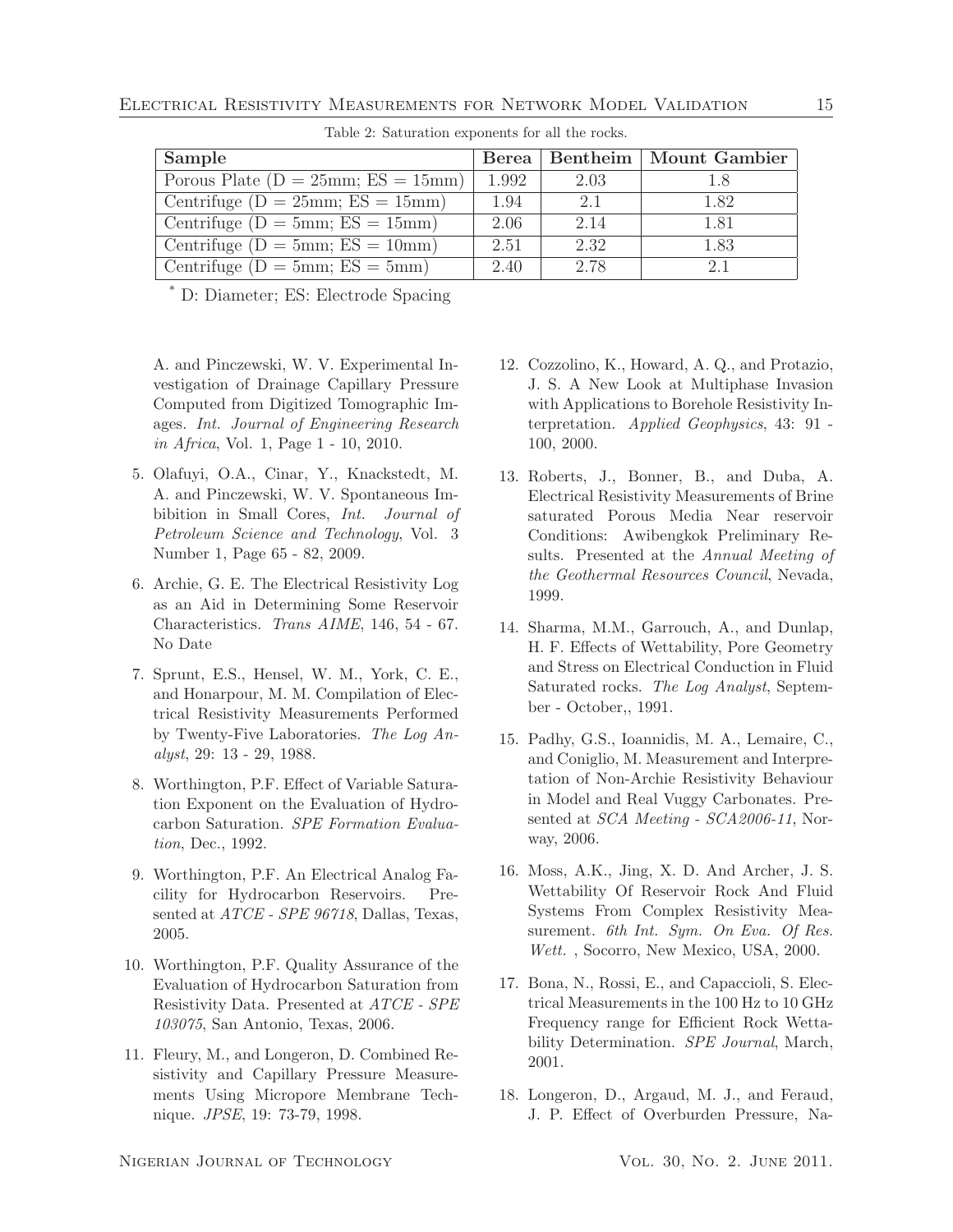ture and Microscopic Distribution of Fluids on Electrical Properties of Rock Samples. *SPE Formation Evaluation*(June): 194 - 202, 1989.

- 19. Longeron, D. Laboratory Measurements of Capillary and Electrical Properties of Rock Samples at Reservoir Conditions: Effect of Some Parameters. *SCA Conference - SCA9023*, 1990.
- 20. Jing, X.D., Archer, J. S., and Daltaban, T. S. Laboratory Study of the Electrical and Hydraulic Properties of Rocks under Simulated Reservoir Conditions. *Marine and Petroleum Geology*, 9(April): 115 - 127, 1992.
- 21. Waxman, M.H., and Thomas, E. C. The Electrical Conductivity in Shaly Sands - I. The Relation between Hydrocarbon Saturation and Resistivity Index; II. The Temperature Coefficient of Electrical Conductivity. *Trans AIME*, 257, Feb, 1974.
- 22. De Waal, J.A., Smits, R. M. M., de Graaf, J. D. and Schipper, B. A.. Measurement and Evaluation of Resistivity Index Curves. *SP-WLA Annual Symposium*, 1989.
- 23. Donaldson, E.C. and Siddliqui, T. K. Relationship Between the Archie Saturation Exponent and wettability. *SPE Formation Evaluation*, 4(3): 359 - 362, 1989.
- 24. Sondenaa, E., Brattell, F., Normann, H. P., and Kollveit, K. The Effect of Reservoir Conditions and wettability on Electrical Resistivity, Presented at *Asia-Pacific Conference - SPE 22991*, Perth, Australia, 1991.
- 25. Suman, R.J., and Knight, R. J. Effects of Pore Structure and Wettability on the Electrical Resistivity of Partially Saturated Rocks - A Network Study. *Geophysics*, 62(4): 1151 - 1162, 1997.
- 26. Arns, J.Y., Sheppard, A. P., Arns, C. H., Knackstedt, M. A., Yelkohvsky, A., and Pinczewski, W. V. Pore-Level Validation of Representative Pore Networks Obtained From Micro-CT Images. *SCA International Symposium - SCA2007-15*, Calgary, Canada, 2007.
- 27. Swanson, B.F. Microporosity in Reservoir Rocks: Its Measurements and Influence on Electrical Resistivity. *The Log Analyst*, 26(6): 42 - 52, 1985.
- 28. Dixon, J.R., and Marek, B. F. The Effect of Bimodal Pore Size Distribution on Electrical Properties of Some Middle Eastern Limestones. *SPE Annual Technical Conference and Exhibition - SPE 20601*, New Orleans, Louisiana, pp. 743 - 750, 1990.
- 29. Petricola, M.J.C., and Watfa, M. Effect of Microporosity in Carbonates: Introduction of a Versatile Saturation Equation. *Middle East Oil Show -SPE 29841*, Bahrain, 1995.
- 30. Ara, T.S., Talabani, S., and Vaziri, H. H. In-Depth Investigation of the Validity of the Archie Equation in Carbonate Rocks. *SPE Production and Operations Symposium - SPE 67204* Oklahoma City, Oklahoma, 2001.
- 31. Fleury, M. Resistivity in Carbonates: New Insights *SCA International Symposium - SCA2002-28*, 2002.
- 32. Masalmeh, S.K., and Jing, X. D. Carbonate SCAL: Characterisation of Carbonate Rock Types for Determination of Saturation Functions and Residual Oil Saturations. *SCA International Symposium*, Abu-Dhabi, UAE, 2004.
- 33. Cerepi, A. Electrical Behavior and Transport Properties in Carbonate Sedimentary Cores. *SCA Int. Symposium*, Abu Dhabi, 2004.
- 34. Garrouch, A.A., and Sharma, M. M. A Novel Study of the Dielectric Dispersion in Porous Media in the Frequency Range 10 Hz to 10MHz. *SCA International Symposium - SCA 9725*, 1997.
- 35. Al-Mahtot, O.B., and Mason, W. E. Effect of Fluid Characteristics and Flow Mechanism on Archie Saturation Exponent. *SCA Int. Symposium - SCA9841*, The Hague, Netherlands, 1998.